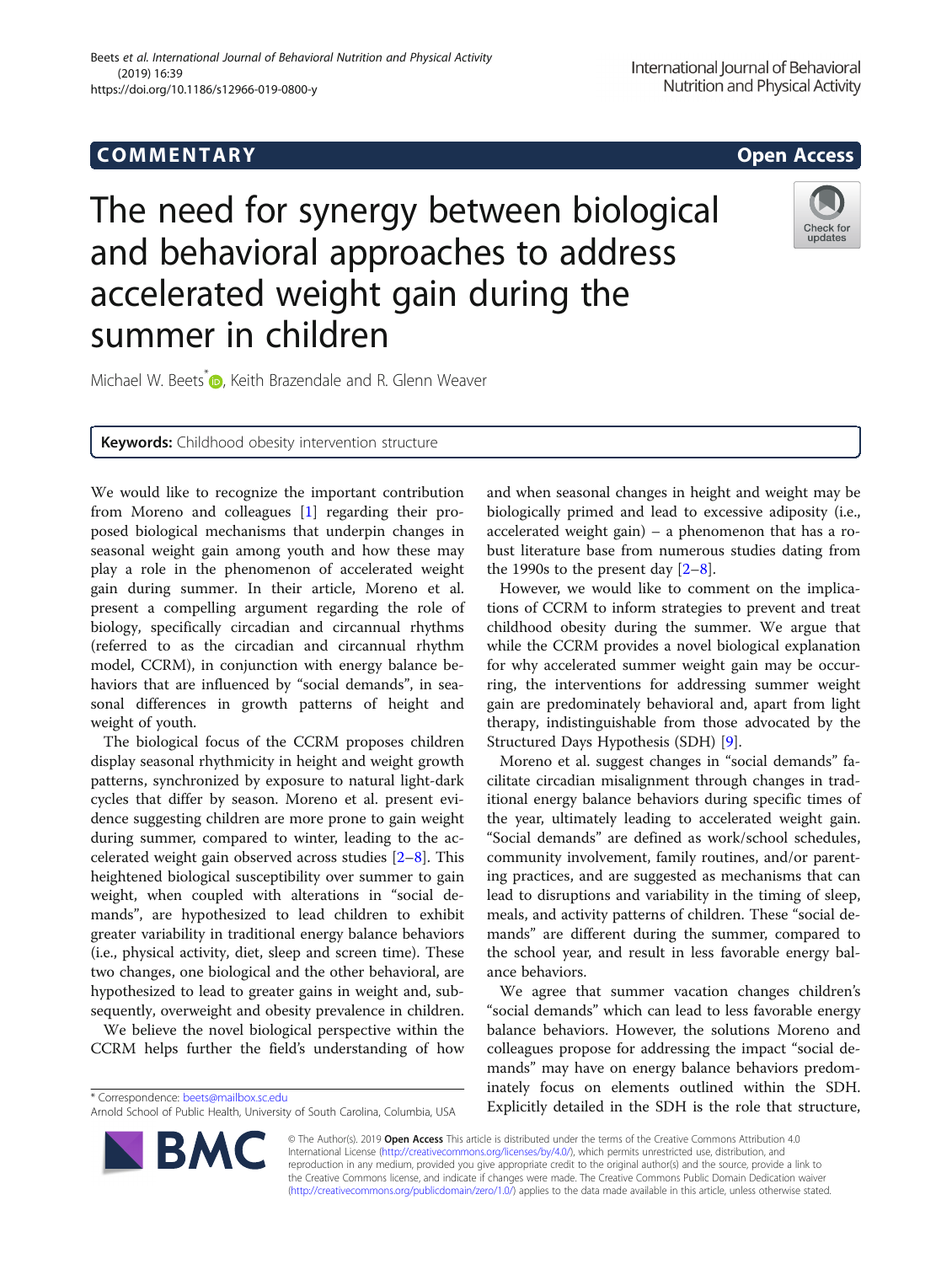and its presence or absence, may play in mitigating or promoting accelerated weight gain. The SDH proposes a comprehensive model towards understanding the physical activity, diet, screen time/sedentary, and sleep behaviors of children and how these behaviors are beneficially regulated by the introduction of structure during the school year. With the removal or lessening of structure over the summer, the SDH theorizes children exhibit less healthful behaviors during this time period.

In absence of studies examining within child differences in energy balance behaviors between school and summer, the SDH was grounded in a large number of international studies that compared days when children were exposed to more structure (i.e., school week day) versus days with potentially less structure (i.e., weekend days). Across all four energy balance behaviors (i.e., physical activity, sleep, diet, screen time),  $\sim 80\%$  of 190 studies demonstrated children exhibited more favorable energy balance behaviors while in school compared to weekends. This led to the question of whether summer could be theoretically viewed as one long weekend.

In further support of the SDH, studies are now emerging that provide initial evidence that when youth are experimentally exposed to some form of regularly scheduled, routine-driven structured programming during summer, improvements in their traditional energy balance behaviors, as well as maintenance or improvements in their weight status, occur  $[10-14]$  $[10-14]$  $[10-14]$  $[10-14]$  $[10-14]$ . Importantly, these studies indicate structured programming of any kind, not just programming that focuses explicitly on the more traditional energy balance behaviors of physical activity and diet, mitigate the acceleration of weight during summer.

We believe structured programming does this from the presence of compulsory, restrictive, and regulated components. As outlined in the SDH, these components include:

- The consistency of bed/wake times to meet the scheduled demands of attending a program (or school) on a subsequent morning;
- Regulating dietary intake through provided meals that are calorically capped, consistent in timing, and limited in number;
- Limiting access to screen time and the cooccurrence of snacking during sedentary behaviors; and
- Promoting compulsory physical activity, either intentionally through designated times, such as outdoor play time or unintentionally through transitions between locations of activities

Although larger-scale, controlled trials are needed, these studies  $[10-14]$  $[10-14]$  $[10-14]$  $[10-14]$  $[10-14]$  are significant because they indicate that regularly scheduled, routinized structured programming during summer influences energy balance behaviors and weight gain. These studies are also important because the programming mimics many of the features which typically occur during school, which is a period of time that shows a beneficial impact on child weight trajectories [\[2](#page-2-0)–[8\]](#page-2-0).

Whether behavioral approaches utilize strategies referred to as "structure", as within the SDH, or as Moreno et al. define as "schedules," "routines" or "social demands" is not important. What is important is the presence (or absence) of structure during a time of the year where children are biologically primed for weight gain. Taken together, the accumulating evidence indicates that some form of structure, whether outside the home, as in community-based programs, or within the home from consistent parenting rules/routines, are key intervention elements for obesity prevention or treatment during this time period.

Thus, providing structure during summer when children are biologically more susceptible to accelerated weight gain may be beneficial to addressing childhood obesity. It is our position that the biological perspective of the CCRM presented by Moreno and colleagues helps to explain why structure, as outlined in the SDH, may be beneficial. We believe these two complementary models, one describing the biological (CCRM) and the other the behavioral (SDH) perspectives, can together produce advancements in our understanding of the etiology of excessive weight gain and enhance our ability to develop more impactful public health interventions.

#### Abbreviations

CCRM: Circadian and circannual rhythm model; SDH: Structured Days Hypothesis

#### Funding

The author's declare no funding was used to support this publication.

#### Authors' contributions

All authors contributed equally to the drafting and finalization of the publication. All authors read and approved the final manuscript.

### Ethics approval and consent to participate

Not applicable.

#### Consent for publication

Data sharing not applicable to this article as no datasets were generated or analysed during the current study.

#### Competing interests

The authors declare that they have no competing interests.

#### Publisher's Note

Springer Nature remains neutral with regard to jurisdictional claims in published maps and institutional affiliations.